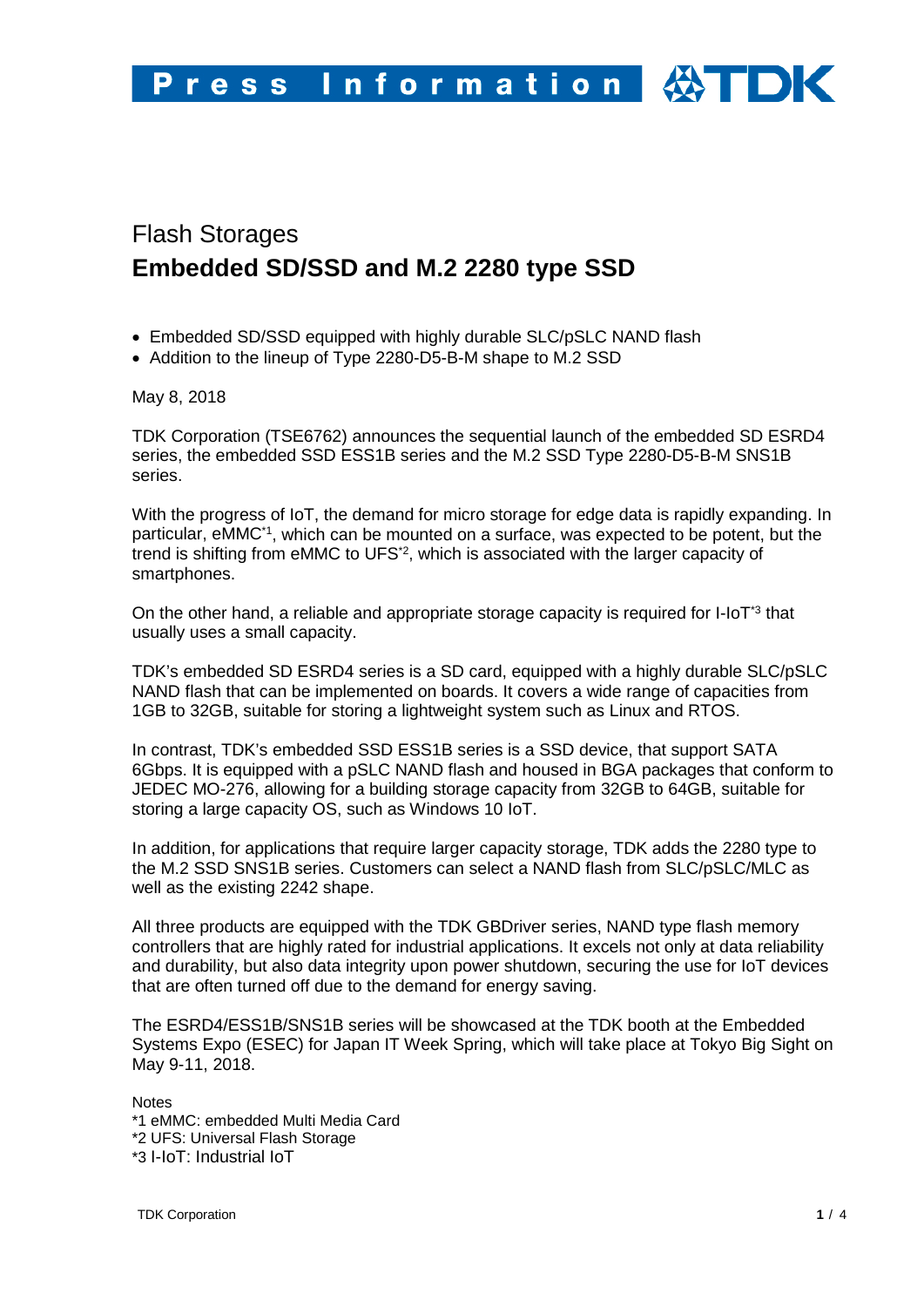#### Information **HOK** Press

## **Main applications**

• Information technology (IT) equipment, cloud computing systems, edge computing systems and IoT devices, such as information terminals, thin client PCs and RAID SSDs

--

- Factory automation (FA) equipment such as semiconductor manufacturing equipment, NC machine tools, sequencers, programmable logic controllers (PLCs), panel computers and embedded CPU boards
- Equipment for station services such as automated ticket gates, automated ticket vending machines, commuter pass vending machines, train operation management systems, automated air ticket vending machines and automated check-in systems
- Financial settlement terminals such as point-of-sales (POS) equipment, including cash registers, convenience store/kiosk terminals and ATM
- Automotive equipment, such as automotive navigation systems, digital tachographs, data loggers and rearview monitors
- Office equipment, such as multi-function printers (MFPs), commercial projectors, telephone conferencing systems and electronic blackboards
- Amusement devices such as karaoke on demand, arcade games and game consoles
- Advertisement display equipment such as digital signage, electronic billboards and electronic pointof-purchase (POP) displays
- Medical/healthcare equipment and data analysis devices such as diagnostic imaging systems, blood analysis equipment, medical PCs, electronic patient record systems, DNA microarray systems, automatic biochemistry analyzers, remote medical care systems and automated care devices
- Base station equipment for mobile phone systems and other communications and broadcasting equipment and information system devices
- Smart grid equipment such as smart electricity meters, power grid infrastructure equipment, automated power equipment control systems, energy management systems and building air conditioning systems
- Security, crime prevention and surveillance equipment such as biometric authentication systems, entry/exit control systems and surveillance cameras
- Disaster prevention related equipment such as earthquake early warning systems and household fire detectors and alarms

#### **Main features and benefits**

#### **1. TDK GBDriver RD4/GS1, Proprietary Developed NAND Type Flash Memory Control IC**

TDK's proprietary developed controllers, TDK GBDrivers, (ESRD4 series: GBDriver RD4; ESS1B series/SNS1B series: GBDriver GS1), enable the high reliability required for industrial and embedded applications. TDK can promptly propose an upward compatible product following generational changes and the termination of flash memory.

#### **2. Versatile Packages and Shape Factors**

The ESRD4 series adopts a JEDEC Standard eMMC package, the ESS1B series adopts a BGA package conforming to MO-276 in JEDEC Standards and the SNS1B series adopts M.2 Type 2280- D5-B-M. They boast versatile and easy-to-use shapes.

## **3. SLC/pSLC Flash Memory**

Considering the use in industrial applications, TDK has a lineup of products equipped with highly durable SLC NAND flash and pSLC NAND flash, enabling the selection of products to meet requirements for capacity, cost and performance (regarding the SNS1B series, MLC NAND flash is also available).

TDK Corporation **2** / 4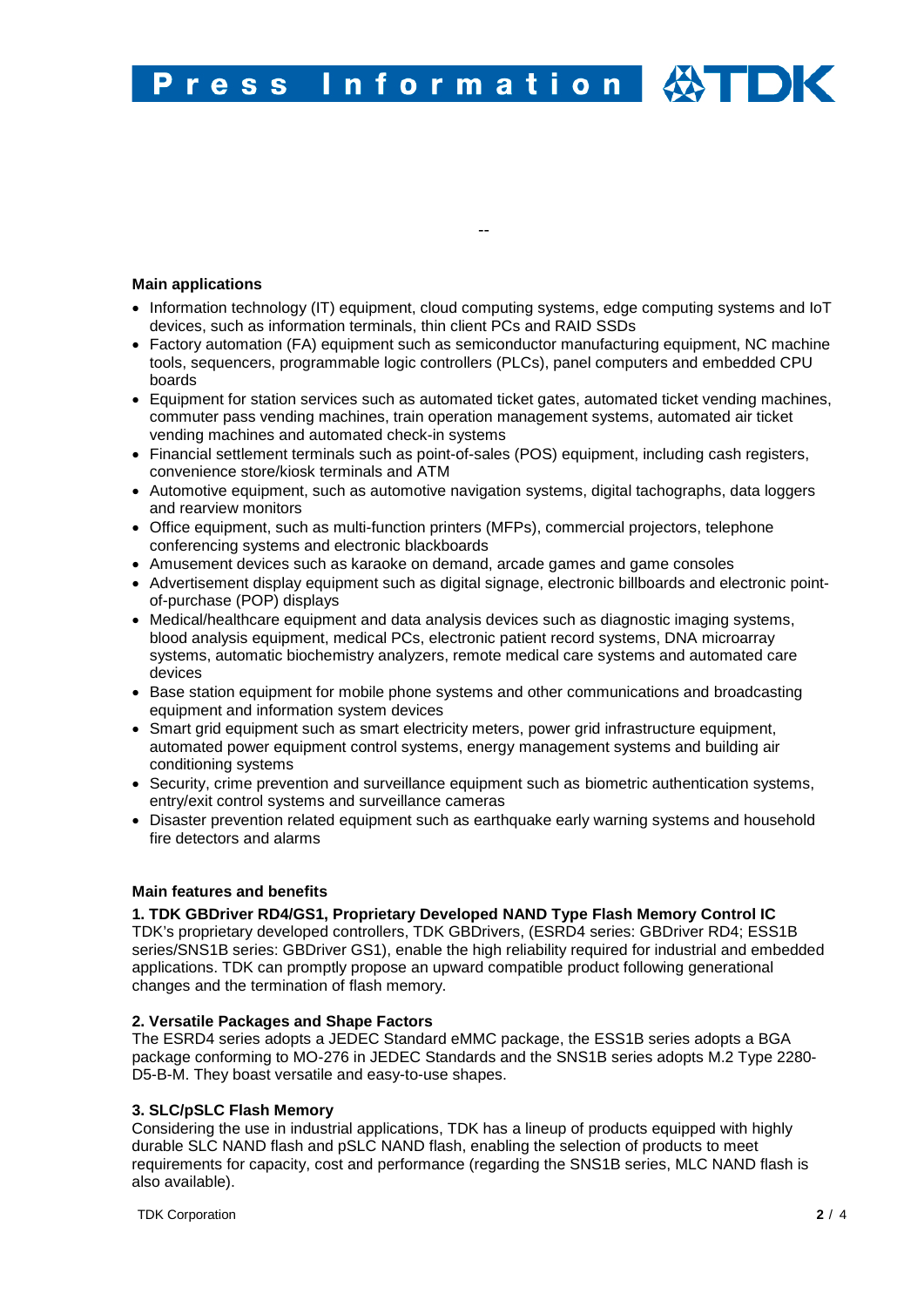# **4. Global Static Wear Leveling**

TDK's proprietary global static wear leveling algorithm counts the number of times each memory block is programmed (erased) and replaces all blocks uniformly. Static blocks such as for the OS are also periodically leveled, which drastically improves the lifespan of the installed drive. The range for static wear leveling can be freely set. (In this case, dynamic wear leveling control is carried out for other areas of memory not set as static wear leveling areas.)

## **5. Enhanced Power Interruption Tolerance**

Equipped with TDK GBDriver's anti-power interruption algorithm, the storage is resistant to sudden power-failure issues, by reducing the risk of collateral errors (such as the destruction of data other than those being written at the time of a power interruption) during the writing process. In addition, with embedded power backup circuits, the SNS1B series significantly reduces countermeasures against power interruption on the system side.

## **6. Error Correction Function**

The auto refresh function reads all data on NAND flash including areas where reading is not done and performs automatic error correction as needed to prevent data losses caused by read disturb errors, data holding errors and other errors. The auto refresh function is performed both at startup and every 24 hours in the background and causes little delay in the response to commands, even during the correction process.

# **7. Security Functions**

## (a) Protection functions

The storage is equipped with SD/ATA standard security functionality, enabling independent setting and removal of passwords and protection of important data.

# (b) TDK's original security function (optional)

The host and SSD use mutual authentication, which restricts third parties from access such as spoofing. (This function requires a separate non-disclosure agreement.)

## **8. SMART Command Support**

With SMART commands (embedded SD also implements an equivalent function) it is possible to retrieve data on the number of overwrites (erases) in all memory blocks. This makes it easy to ascertain the state of flash memory and enables accurate lifespan management. In addition, our original software is available for free.

## **9. Solution Support**

TDK has independently developed and marketed the GBDriver series of NAND type flash memory controllers since 2000. It has provided technical support to customers in Japan and overseas backed up by technologies, including dispatch of field application engineers (FAEs) and support for implementation of reliability monitoring functions, for which there is strong demand in the embedded flash storage market.

-----

## **Production and Marketing Schedule**

- Production location: Taiwan
- Scheduled production volume: 10,000 units per month by series
- Start of production: April 2018

----

# **About TDK Corporation**

TDK Corporation is a leading electronics company based in Tokyo, Japan. It was established in 1935 to commercialize ferrite, a key material in electronic and magnetic products. TDK's portfolio includes

TDK Corporation **3** / 4